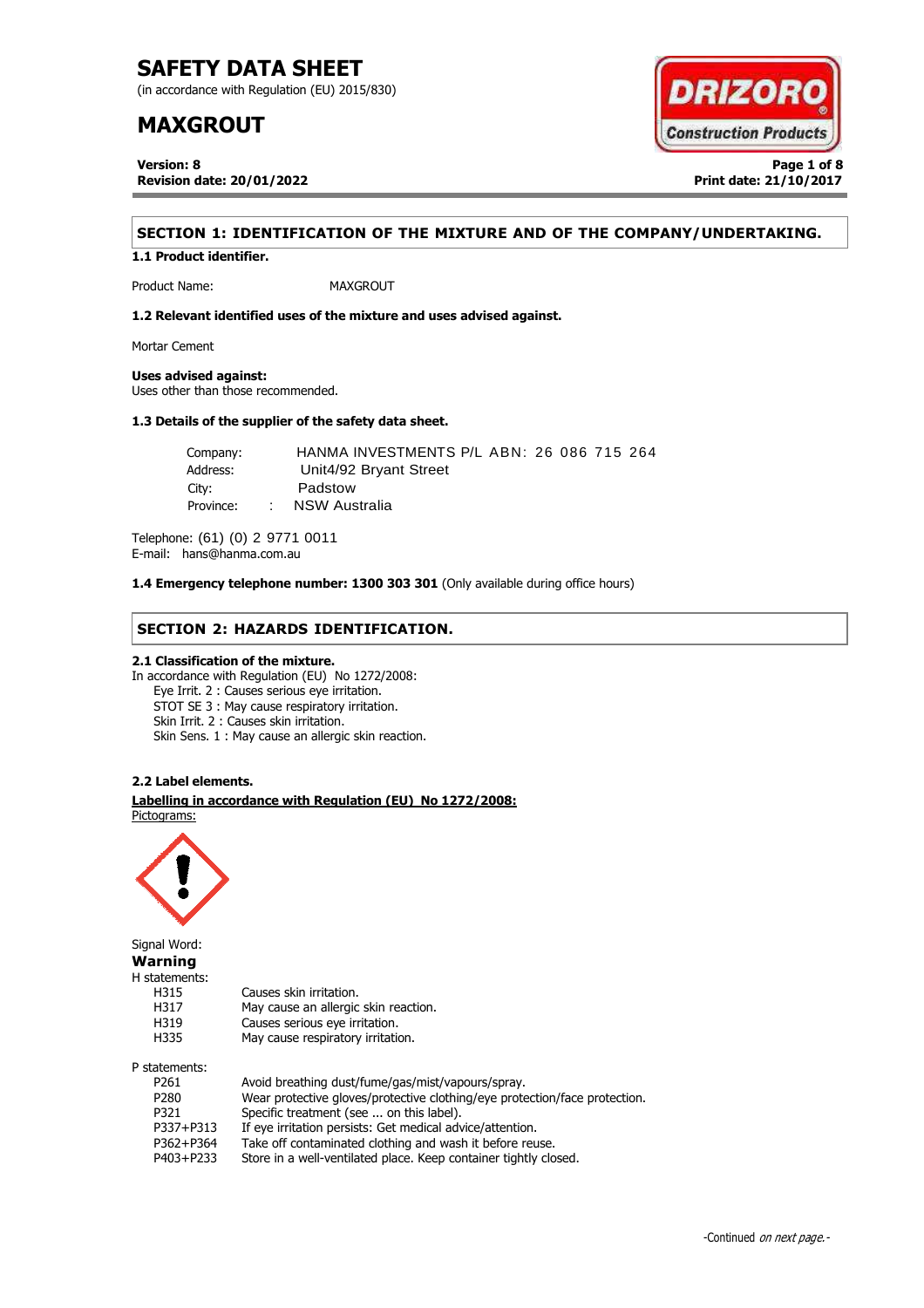(in accordance with Regulation (EU) 2015/830)

## **MAXGROUT**



**Version:8 Page 2 of 8 Revision date: 20/01/2022 Print date: 21/10/2017**

P501 Dispose of contents/container to ...

#### Contains:

Cement, portland, chemicals

#### **2.3 Other hazards.**

In normal use conditions and in its original form, the product itself does not involve any other risk for health and the environment.

#### **SECTION 3: COMPOSITION/INFORMATION ON INGREDIENTS.**

#### **3.1 Substances.**

Not Applicable.

#### **3.2 Mixtures.**

Substances posing a danger to health or the environment in accordance with the Regulation (EC) No. 1272/2008, assigned a Community exposure limit in the workplace, and classified as PBT/vPvB or included in the Candidate List:

|                                        |                             |             | (*)Classification - Regulation (EC)<br>No 1272/2008                                                          |                                    |
|----------------------------------------|-----------------------------|-------------|--------------------------------------------------------------------------------------------------------------|------------------------------------|
| <b>Identifiers</b>                     | <b>Name</b>                 | Concentrate | <b>Classification</b>                                                                                        | specific<br>concentration<br>limit |
| CAS No: 65997-15-1<br>EC No: 266-043-4 | Cement, portland, chemicals | $20 - 50 %$ | Eye Irrit. 2,<br><b>H319 - STOT</b><br>SE 3, H335 -<br>Skin Irrit. 2,<br><b>H315 - Skin</b><br>Sens. 1, H317 |                                    |

(\*)The complete text of the H phrases is given in section 16 of this Safety Data Sheet.

#### **SECTION 4: FIRST AID MEASURES.**

IRRITANT PREPARATION. Its repeated or prolonged contact with the skin or mucous membranes can cause irritant symptoms such as reddening of the skin, blisters, or dermatitis. Some of the symptoms may not be immediate. They can cause allergic reactions on the skin.

#### **4.1 Description of first aid measures.**

In case of doubt or when symptoms of feeling unwell persist, get medical attention. Never administer anything orally to persons who are unconscious.

#### **Inhalation.**

Take the victim into open air; keep them warm and calm. If breathing is irregular or stops, perform artificial respiration. Do not administer anything orally. If unconscious, place them in a suitable position and seek medical assistance.

#### **Eye contact**.

If wearing contact lenses, remove them. Wash eyes with plenty of clean and cool water for at least 10 minutes while pulling eyelids up, and seek medical assistance.

#### **Skin contact.**

Remove contaminated clothing. Wash skin vigorously with water and soap or a suitable skin cleaner. **NEVER** use solvents or thinners.

#### **Ingestion.**

If accidentally ingested, seek immediate medical attention. Keep calm. **NEVER** induce vomiting.

#### **4.2 Most important symptoms and effects, both acute and delayed.**

Irritant Product, repeated or prolonged contact with skin or mucous membranes can cause redness, blisters or dermatitis, inhalation of spray mist or particles in suspension may cause irritation of the respiratory tract, some symptoms may not be immediate. Can cause allergic reactions.

#### **4.3 Indication of any immediate medical attention and special treatment needed.**

In case of doubt or when symptoms of feeling unwell persist, get medical attention. Never administer anything orally to persons who are unconscious.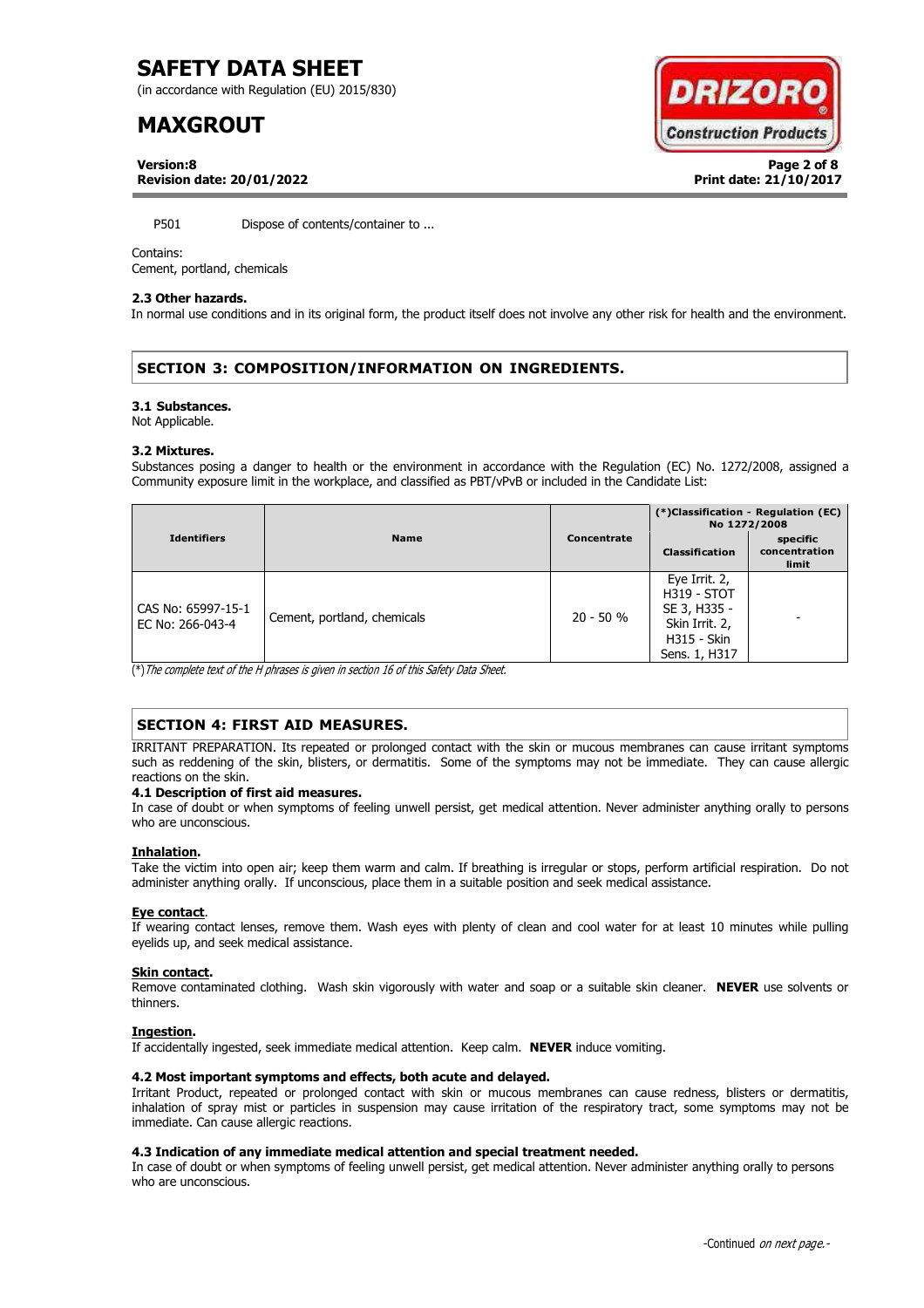(in accordance with Regulation (EU) 2015/830)

## **MAXGROUT**

**Version: 8 Page 3 of 8 Revision date: 20/01/2022 Print date: 21/10/2017**



#### **SECTION 5: FIREFIGHTING MEASURES.**

The product does not present any particular risk in case of fire.

#### **5.1 Extinguishing media.**

#### **Recommended extinguishing methods.**

Extinguisher powder or CO<sub>2</sub>. In case of more serious fires, also alcohol-resistant foam and water spray. Do not use a direct stream of water to extinguish.

#### **5.2 Special hazards arising from the mixture. Special risks.**

Fire can cause thick, black smoke. As a result of thermal decomposition, dangerous products can form: carbon monoxide, carbon dioxide. Exposure to combustion or decomposition products can be harmful to your health.

#### **5.3 Advice for firefighters.**

Use water to cool tanks, cisterns, or containers close to the heat source or fire. Take wind direction into account. Prevent the products used to fight the fire from going into drains, sewers, or waterways.

#### **Fire protection equipment.**

According to the size of the fire, it may be necessary to use protective suits against the heat, individual breathing equipment, gloves, protective goggles or facemasks, and gloves.

#### **SECTION 6: ACCIDENTAL RELEASE MEASURES.**

#### **6.1 Personal precautions, protective equipment and emergency procedures.**

For exposure control and individual protection measures, see section 8.

#### **6.2 Environmental precautions.**

Prevent the contamination of drains, surface or subterranean waters, and the ground.

#### **6.3 Methods and material for containment and cleaning up.**

The contaminated area should be immediately cleaned with an appropriate de-contaminator. Pour the decontaminator on the remains in an opened container and let it act various days until no further reaction is produced.

#### **6.4 Reference to other sections.**

For exposure control and individual protection measures, see section 8.

For later elimination of waste, follow the recommendations under section 13.

#### **SECTION 7: HANDLING AND STORAGE.**

#### **7.1 Precautions for safe handling.**

For personal protection, see section 8. Never use pressure to empty the containers. They are not pressure-resistant containers. In the application area, smoking, eating, and drinking must be prohibited.

Follow legislation on occupational health and safety.

Keep the product in containers made of a material identical to the original.

#### **7.2 Conditions for safe storage, including any incompatibilities.**

Store according to local legislation. Observe indications on the label. Store the containers between 5 and 35° C, in a dry and well-ventilated place, far from sources of heat and direct solar light. Keep far away from ignition points. Keep away from oxidising agents and from highly acidic or alkaline materials. Do not smoke. Prevent the entry of non-authorised persons. Once the containers are open, they must be carefully closed and placed vertically to prevent spills.

The product is not affected by Directive 2012/18/EU (SEVESO III).

**7.3 Specific end use(s).**

Not available.

#### **SECTION 8: EXPOSURE CONTROLS/PERSONAL PROTECTION.**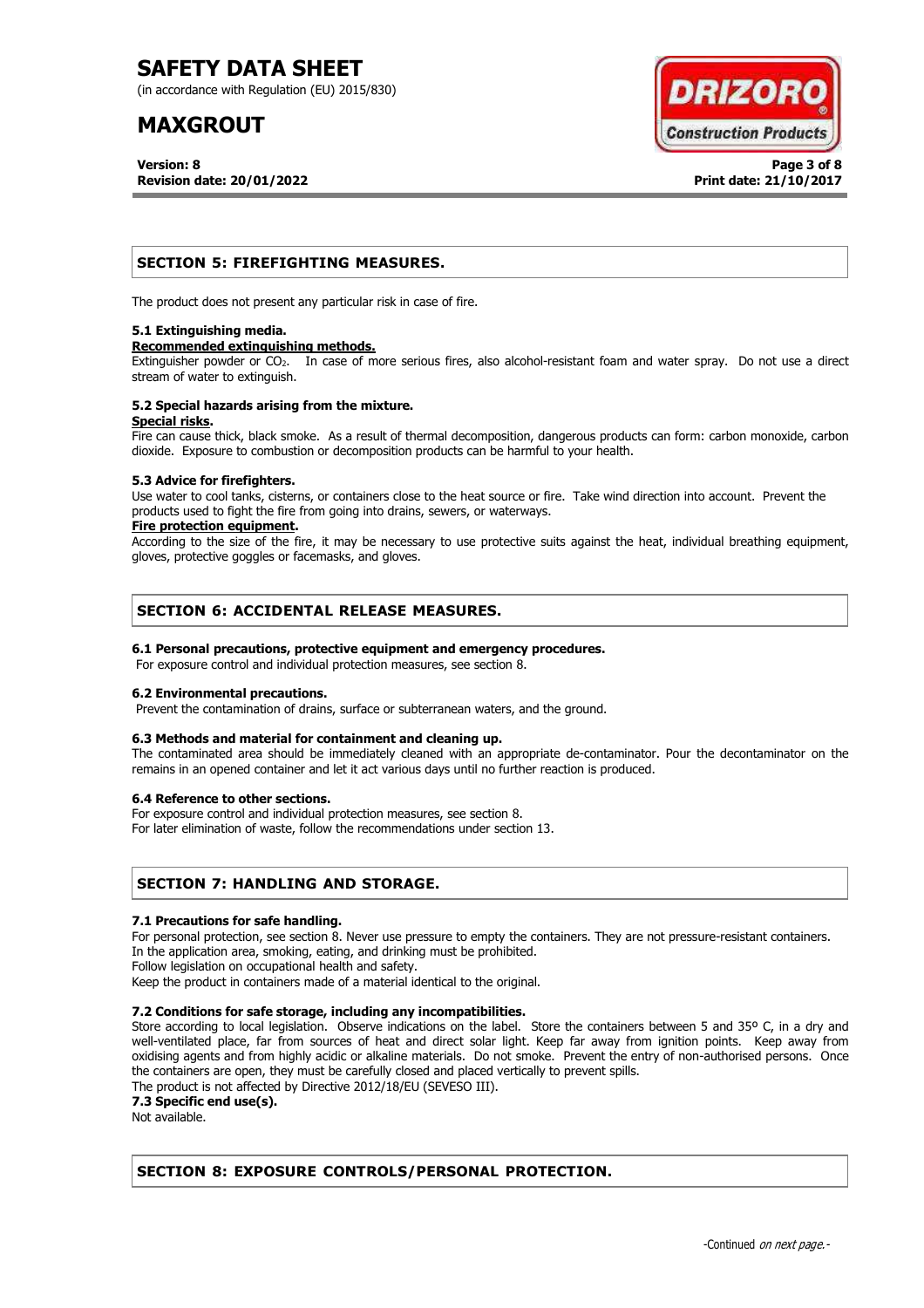(in accordance with Regulation (EU) 2015/830)

## **MAXGROUT**

**Version: 8 Page 4 of 8 Revision date: 20/01/2022 Print date: 21/10/2017**



#### **8.1 Control parameters.**

The product does NOT contain substances with Professional Exposure Environmental Limit Values.The product does NOT contain substances with Biological Limit Values.

## **8.2 Exposure controls.**

#### **Measures of a technical nature:**

Provide adequate ventilation, which can be achieved by using good local exhaust-ventilation and a good general exhaust system.

| <b>Concentration:</b>        | <b>100 %</b>                                                                                                                                                                                                                                                                                                        |  |  |  |  |  |  |
|------------------------------|---------------------------------------------------------------------------------------------------------------------------------------------------------------------------------------------------------------------------------------------------------------------------------------------------------------------|--|--|--|--|--|--|
| Uses:                        | <b>Mortar Cement</b>                                                                                                                                                                                                                                                                                                |  |  |  |  |  |  |
| <b>Breathing protection:</b> |                                                                                                                                                                                                                                                                                                                     |  |  |  |  |  |  |
| PPE:                         | Filter mask for protection against gases and particles.                                                                                                                                                                                                                                                             |  |  |  |  |  |  |
| Characteristics:             | «CE» marking, category III. The mask must have a wide field of vision and an<br>anatomically designed form in order to be sealed and watertight.                                                                                                                                                                    |  |  |  |  |  |  |
| CEN standards:               | EN 136, EN 140, EN 405                                                                                                                                                                                                                                                                                              |  |  |  |  |  |  |
| Maintenance:                 | Should not be stored in places exposed to high temperatures and damp environments before use. Special<br>attention should be paid to the state of the inhalation and exhalation valves in the face adaptor.<br>Read carefully the manufacturer's instructions regarding the equipment's use and maintenance. Attach |  |  |  |  |  |  |
| Observations:                | the necessary filters to the equipment according to the specific nature of the risk (Particles and aerosols:<br>P1-P2-P3, Gases and vapours: A-B-E-K-AX), changing them as advised by the manufacturer.                                                                                                             |  |  |  |  |  |  |
| Filter Type needed:          | A2                                                                                                                                                                                                                                                                                                                  |  |  |  |  |  |  |
| <b>Hand protection:</b>      |                                                                                                                                                                                                                                                                                                                     |  |  |  |  |  |  |
| PPE:<br>Characteristics:     | Protective gloves against chemicals.<br>«CE» marking, category III.                                                                                                                                                                                                                                                 |  |  |  |  |  |  |
| CEN standards:               | EN 374-1, En 374-2, EN 374-3, EN 420                                                                                                                                                                                                                                                                                |  |  |  |  |  |  |
| Maintenance:                 | Keep in a dry place, away from any sources of heat, and avoid exposure to sunlight as much as possible.<br>Do not make any changes to the gloves that may alter their resistance, or apply paints, solvents or<br>adhesives.                                                                                        |  |  |  |  |  |  |
| Observations:                | Gloves should be of the appropriate size and fit the user's hand well, not being too loose or too tight.<br>Always use with clean, dry hands.                                                                                                                                                                       |  |  |  |  |  |  |
| Material:                    | Breakthrough time<br>Material thickness<br>PVC (polyvinyl chloride)<br>>480<br>0,35<br>(min.):<br>$(mm)$ :                                                                                                                                                                                                          |  |  |  |  |  |  |
| <b>Eye protection:</b>       |                                                                                                                                                                                                                                                                                                                     |  |  |  |  |  |  |
| PPE:<br>Characteristics:     | Face shield.<br>«CE» marking, category II. Face and eye protector against splashing liquid.                                                                                                                                                                                                                         |  |  |  |  |  |  |
| CEN standards:               | EN 165, EN 166, EN 167, EN 168                                                                                                                                                                                                                                                                                      |  |  |  |  |  |  |
| Maintenance:                 | Visibility through lenses should be ideal. Therefore, these parts should be cleaned daily. Protectors should<br>be disinfected periodically following the manufacturer's instructions. Make sure that mobile parts move<br>smoothly.                                                                                |  |  |  |  |  |  |
| Observations:                | Face shields should offer a field of vision with a dimension in the central line of, at least, 150 mm<br>vertically once attached to the frame.                                                                                                                                                                     |  |  |  |  |  |  |
| <b>Skin protection:</b>      |                                                                                                                                                                                                                                                                                                                     |  |  |  |  |  |  |
| PPE:                         | Anti-static protective clothing.                                                                                                                                                                                                                                                                                    |  |  |  |  |  |  |
| Characteristics:             | «CE» marking, category II. Protective clothing should not be too tight or loose in<br>order not to obstruct the user's movements.                                                                                                                                                                                   |  |  |  |  |  |  |
| CEN standards:               | EN 340, EN 1149-1, EN 1149-2, EN 1149-3, EN 1149-5                                                                                                                                                                                                                                                                  |  |  |  |  |  |  |
| Maintenance:                 | In order to quarantee uniform protection, follow the washing and maintenance instructions provided by<br>the manufacturer.                                                                                                                                                                                          |  |  |  |  |  |  |
| Observations:                | The protective clothing should offer a level of comfort in line with the level of protection provided in<br>terms of the hazard against which it protects, bearing in mind environmental conditions, the user's level<br>of activity and the expected time of use.                                                  |  |  |  |  |  |  |
| PPE:<br>Characteristics:     | Anti-static safety footwear.<br>«CE» marking, category II.                                                                                                                                                                                                                                                          |  |  |  |  |  |  |
| CEN standards:               | EN ISO 13287, EN ISO 20344, EN ISO 20346                                                                                                                                                                                                                                                                            |  |  |  |  |  |  |
| Maintenance:                 | The footwear should be checked regularly                                                                                                                                                                                                                                                                            |  |  |  |  |  |  |
| Observations:                | The level of comfort during use and acceptability are factors that are assessed very differently depending<br>on the user. Therefore, it is advisable to try on different footwear models and, if possible, different<br>widths.                                                                                    |  |  |  |  |  |  |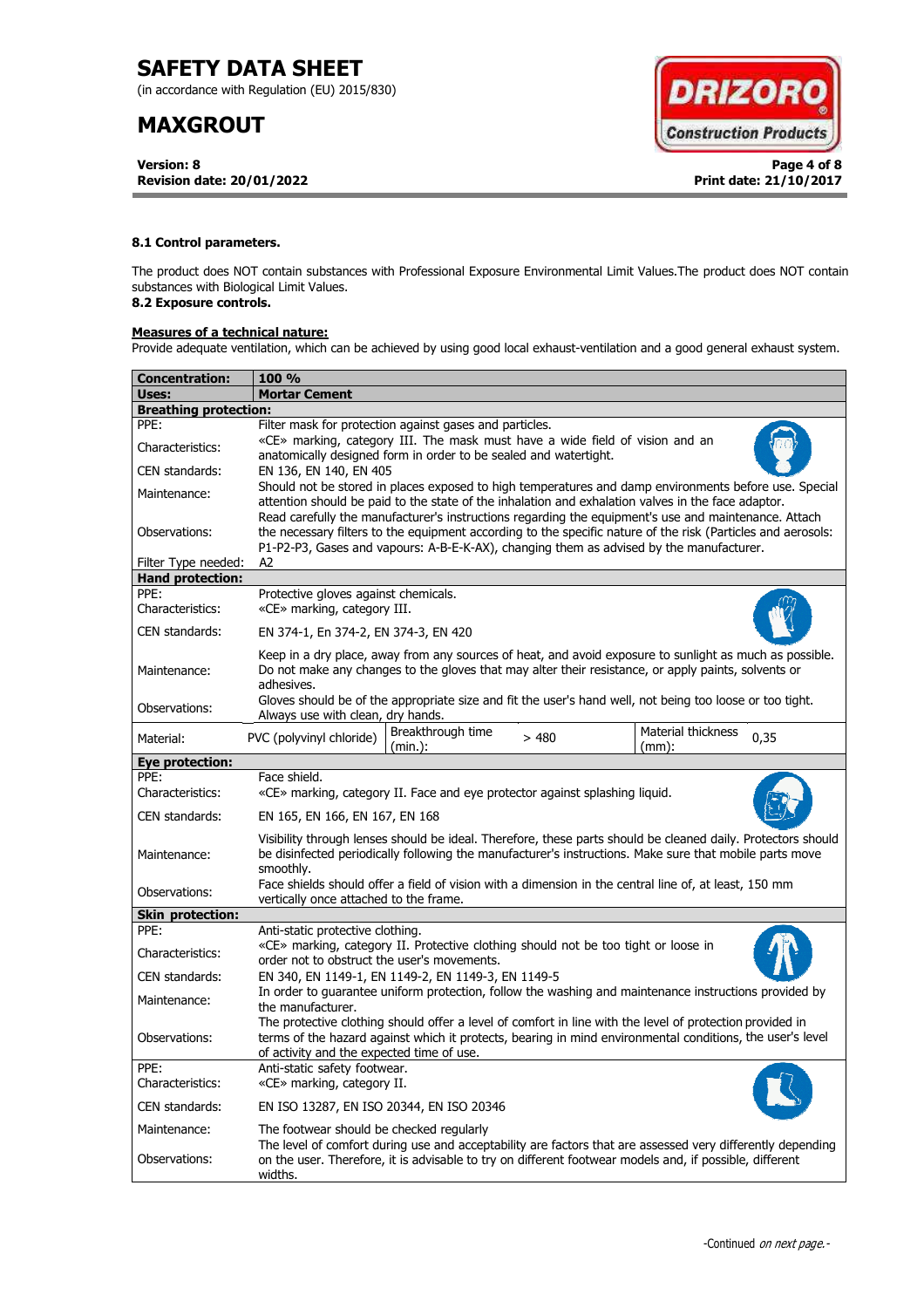(in accordance with Regulation (EU) 2015/830)

## **MAXGROUT**

**Version: 8 Page 5 of 8 Revision date: 20/01/2022 Print date: 21/10/2017**



#### **SECTION 9: PHYSICAL AND CHEMICAL PROPERTIES.**

#### **9.1 Information on basic physical and chemical properties.**

Appearance:Odourless powder with characteristic colour Colour: N.A./N.A. Odour:N.A./N.A. Odour threshold:N.A./N.A. pH:11 -13.5 Melting point: > 1000 °C °C Boiling Point: N.A./N.A. Flash point: N.A./N.A. Evaporation rate: N.A./N.A. Inflammability (solid, gas): N.A./N.A. Lower Explosive Limit: N.A./N.A. Upper Explosive Limit: N.A./N.A. Vapour pressure: N.A./N.A. Vapour density:N.A./N.A. Relative density:  $1.30$  g/cm<sup>3</sup> Solubility:N.A./N.A. Liposolubility: N.A./N.A. Hydrosolubility: En contacto con agua precipita Partition coefficient (n-octanol/water): N.A./N.A. Auto-ignition temperature: N.A./N.A. Decomposition temperature: N.A./N.A. Viscosity: N.A./N.A. Explosive properties: N.A./N.A. Oxidizing properties: N.A./N.A. N.A./N.A.= Not Available/Not Applicable due to the nature of the product

#### **9.2 Other information.**

Pour point: N.A./N.A. Blink: N.A./N.A. Kinematic viscosity: N.A./N.A. N.A./N.A.= Not Available/Not Applicable due to the nature of the product

#### **SECTION 10: STABILITY AND REACTIVITY.**

#### **10.1 Reactivity.**

The product does not present hazards by their reactivity.

#### **10.2 Chemical stability.**

Unstable in contact with: - Acids.

#### **10.3 Possibility of hazardous reactions.**

Neutralization can occur on contact with acids.

#### **10.4 Conditions to avoid.**

- Avoid contact with acids.

#### **10.5 Incompatible materials.**

Avoid the following materials: - Acids.

#### **10.6 Hazardous decomposition products.**

Depending on conditions of use, can be generated the following products: - Corrosive vapors or gases.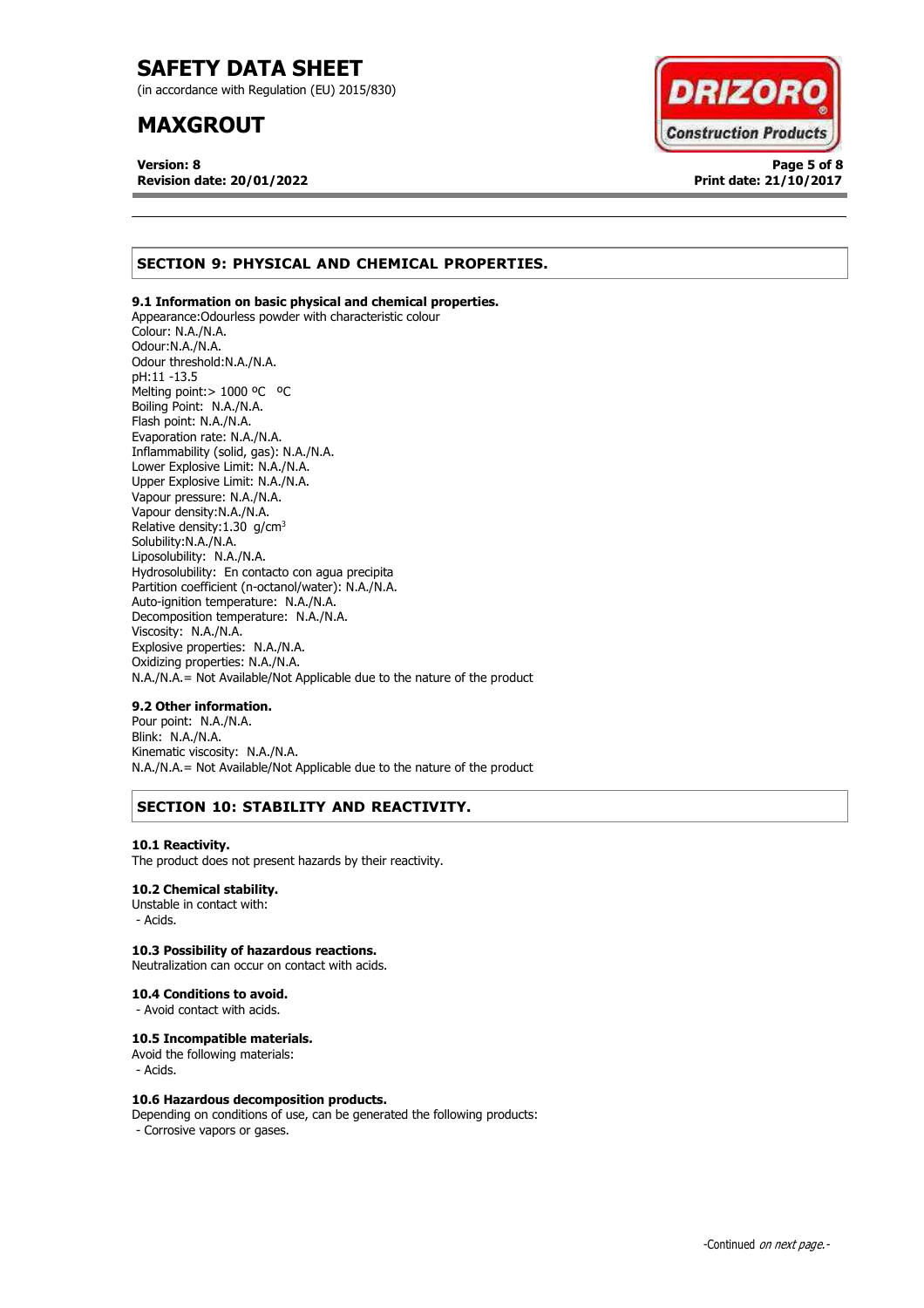(in accordance with Regulation (EU) 2015/830)

## **MAXGROUT**



**Version: 8 Page 6 of 8 Revision date: 20/01/2022 Print date: 21/10/2017**

#### **SECTION 11: TOXICOLOGICAL INFORMATION.**

IRRITANT PREPARATION. Splatters in the eyes can cause irritation.

IRRITANT PREPARATION. The inhalation of spray mist or suspended particulates can irritate the respiratory tract. It can also cause serious respiratory difficulties, central nervous system disorders, and in extreme cases, unconsciousness.

IRRITANT PREPARATION. Its repeated or prolonged contact with the skin or mucous membranes can cause irritant symptoms such as reddening of the skin, blisters, or dermatitis. Some of the symptoms may not be immediate. They can cause allergic reactions on the skin.

#### **11.1 Information on toxicological effects.**

There are no tested data available on the product. Repeated or prolonged contact with the product can cause the elimination of oil from the skin, giving rise to non-allergic contact dermatitis and absorption of the product through the skin.

Splatters in the eyes can cause irritation and reversible damage.

a) acute toxicity; Not conclusive data for classification.

b) skin corrosion/irritation; Product classified: Skin irritant, Category 2: Causes skin irritation.

c) serious eye damage/irritation; Product classified: Eye irritation, Category 2: Causes serious eye irritation.

d) respiratory or skin sensitisation; Product classified: Skin sensitiser, Category 1: May cause an allergic skin reaction.

e) germ cell mutagenicity; Not conclusive data for classification.

f) carcinogenicity; Not conclusive data for classification.

g) reproductive toxicity; Not conclusive data for classification.

h) STOT-single exposure; Product classified: Specific target organ toxicity following a single exposure, Category 3:

i) STOT-repeated exposure; Not conclusive data for classification.

j) aspiration hazard; Not conclusive data for classification.

#### **SECTION 12: ECOLOGICAL INFORMATION.**

#### **12.1 Toxicity.**

No information is available regarding the ecotoxicity of the substances present.

#### **12.2 Persistence and degradability.**

No information is available about persistence and degradability of the product.

#### **12.3 Bioaccumulative potencial.**

No information is available regarding the bioaccumulation of the substances present.

#### **12.4 Mobility in soil.**

No information is available about the mobility in soil. The product must not be allowed to go into sewers or waterways. Prevent penetration into the ground.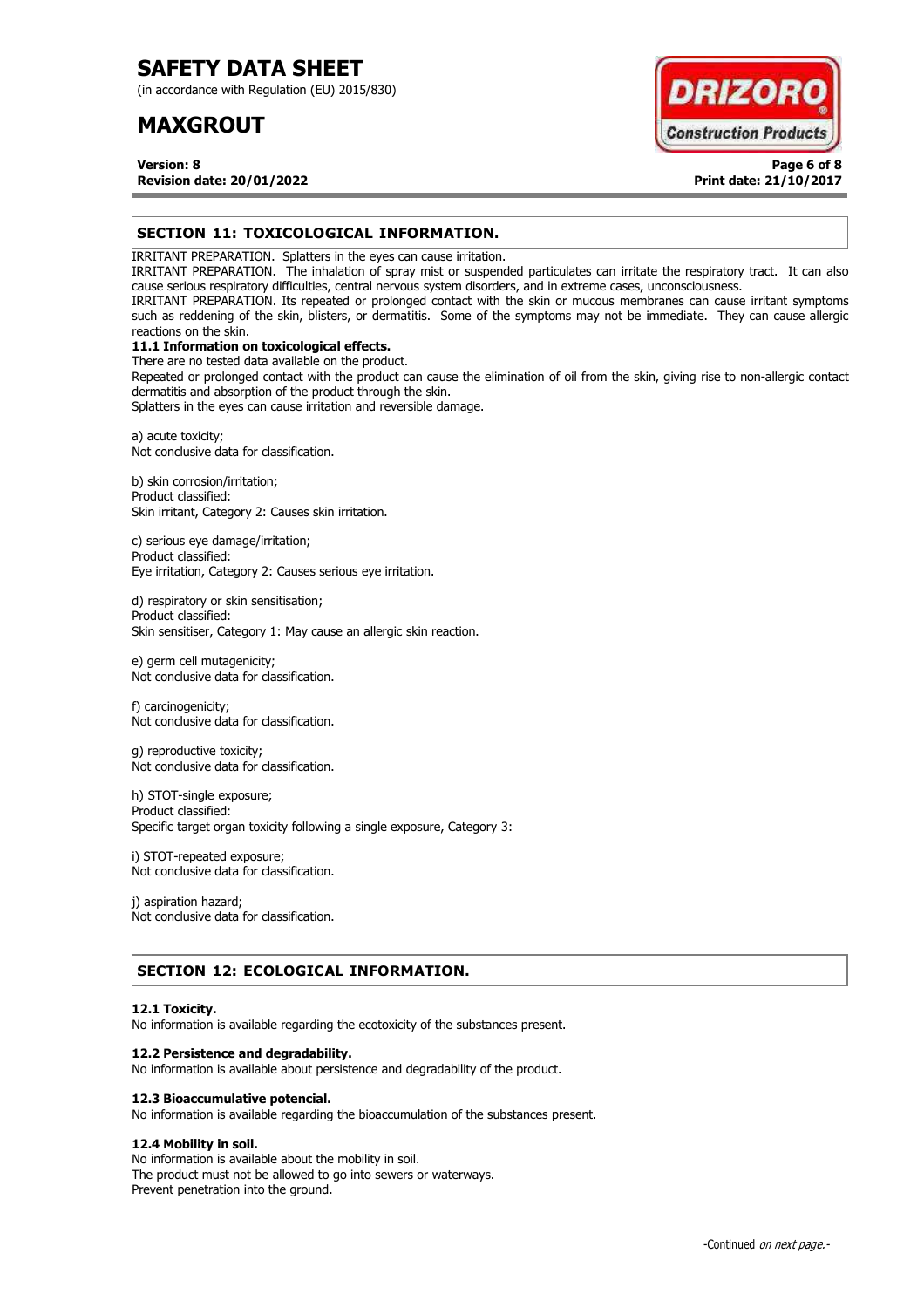(in accordance with Regulation (EU) 2015/830)

## **MAXGROUT**

# **DRIZORC Construction Products**

**Version: 8 Page 7 of 8 Revision date: 20/01/2022 Print date: 21/10/2017**

**12.5 Results of PBT and vPvB assessment.** No information is available about the results of PBT and vPvB assessment of the product.

#### **12.6 Other adverse effects.**

No information is available about other adverse effects for the environment.

#### **SECTION 13 DISPOSAL CONSIDERATIONS.**

#### **13.1 Waste treatment methods.**

Do not dump into sewers or waterways. Waste and empty containers must be handled and eliminated according to current, local/national legislation.

Follow the provisions of Directive 2008/98/EC regarding waste management.

#### **SECTION 14: TRANSPORT INFORMATION.**

Transportation is not dangerous. In case of road accident causing the product's spillage, proceed in accordance with point 6. **14.1 UN number.**

Transportation is not dangerous.

#### **14.2 UN proper shipping name.**

Description: ADR: Transportation is not dangerous.<br>IMDG: Transportation is not dangerous. Transportation is not dangerous. ICAO: Transportation is not dangerous.

#### **14.3 Transport hazard class(es).**

Transportation is not dangerous.

#### **14.4 Packing group.**

Transportation is not dangerous.

#### **14.5 Environmental hazards.**

Transportation is not dangerous.

#### **14.6 Special precautions for user.**

Transportation is not dangerous.

#### **14.7 Transport in bulk according to Annex II of MARPOL and the IBC Code.**

Transportation is not dangerous.

#### **SECTION 15: REGULATORY INFORMATION.**

#### **15.1 Safety, health and environmental regulations/legislation specific for the mixture.**

The product is not affected by the Regulation (EC) No 1005/2009 of the European Parliament and of the Council of 16 September 2009 on substances that deplete the ozone layer.

Volatile organic compound (VOC) VOC content (p/p): 0 % VOC content: 0 g/l

The product is not affected by Directive 2012/18/EU (SEVESO III).

The product is not affected by Regulation (EU) No 528/2012 concerning the making available on the market and use of biocidal products.

The product is not affected by the procedure established Regulation (EU) No 649/2012, concerning the export and import of dangerous chemicals.